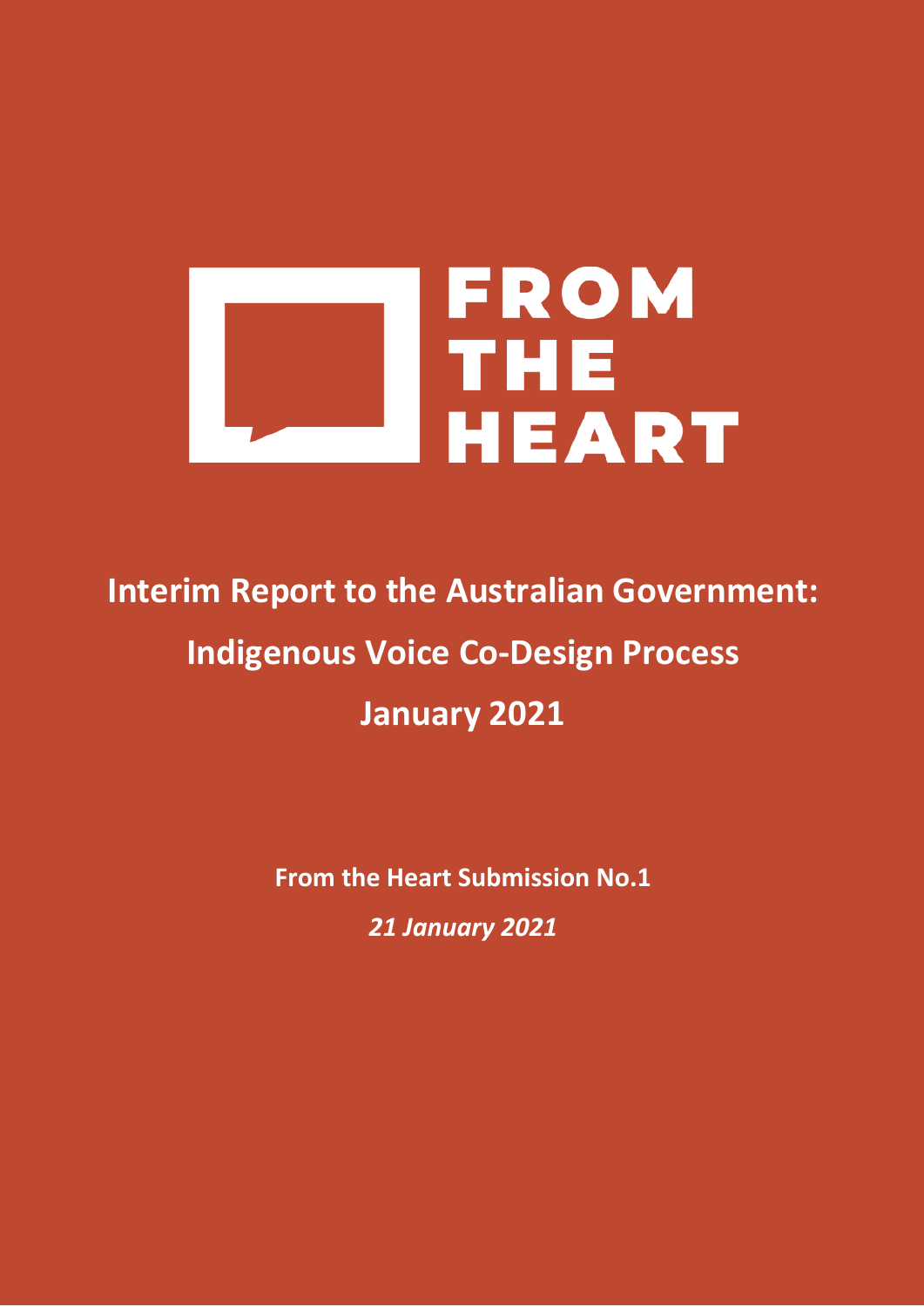TypoChk1

...

**BUTCHELLA** 

**RICHARD SMIPSO** 

Aboriginal and Torres Strait Islander people and non-Indigenous Australians from all walks of life are accepting the Uluru Statement from the Heart's invitation to "walk with us in a movement of the Australian people for a better future".

From the Heart [\(https://fromtheheart.com.au/\)](https://fromtheheart.com.au/) is a movement of Australians, driven by a strong desire to achieve a successful referendum to enshrine an Aboriginal and Torres Strait Islander Voice to Parliament in the Constitution.

We welcome the government's Interim Co-Design Report and acknowledge the significant work undertaken by the three co-design committees, led by co-chairs Professor Marcia Langton AM and Professor Tom Calma AO. It was an arduous task to bring the vast historic body of work and the complexities of current practice together into a comprehensive report, especially during a global pandemic. We understand that co-design means the current proposals are not complete and that it is critical that Aboriginal and Torres Strait Islander people contribute their experience and ideas into this consultation process. Our submission is intended to be a constructive contribution to this important work.

Our submission can be summarised in three points:

- **1.** The government must **honour its election commitment** to a referendum once the model for the **Voice has been settled**;
- **2.** Enabling legislation for the Voice must be **passed after a referendum** has been held in the **next term of Parliament**; and
- **3.** The membership model for the National Voice must ensure **previously unheard** Aboriginal and Torres Strait Islander people have the **same chance** of being selected as established leadership figures.

The co-design process was established to respond to the recommendations of the Joint Select Committee on Constitutional Recognition relating to Aboriginal and Torres Strait Islander Peoples (JSC). The JSC itself was established to consider the recommendations of four previous processes that examined options for the constitutional recognition of Aboriginal and Torres Strait Islander peoples, including the Uluru Statement and the Referendum Council.

The co-design process was focused on the legislative design component. The Interim report means that legislative design has now entered the public consultation phase.

The second component arising from the JSC is constitutional enshrinement. The words of constitutional amendment need to be developed for submission to the Australian people at a referendum. This process must now begin.

Following this co-design process, it is imperative that we turn our minds to the constitutional and legislative arrangements to enact the Voice in a deliberate process. The legislative design of the Voice cannot be decoupled from its constitutional enshrinement.

A Voice enshrined in the Constitution is a fair, practical and safe proposal that will unify our nation.

We are pleased to make our submission in response to this Interim Voice Co-Design Report.

**Dean Parkin Director, From the Heart**

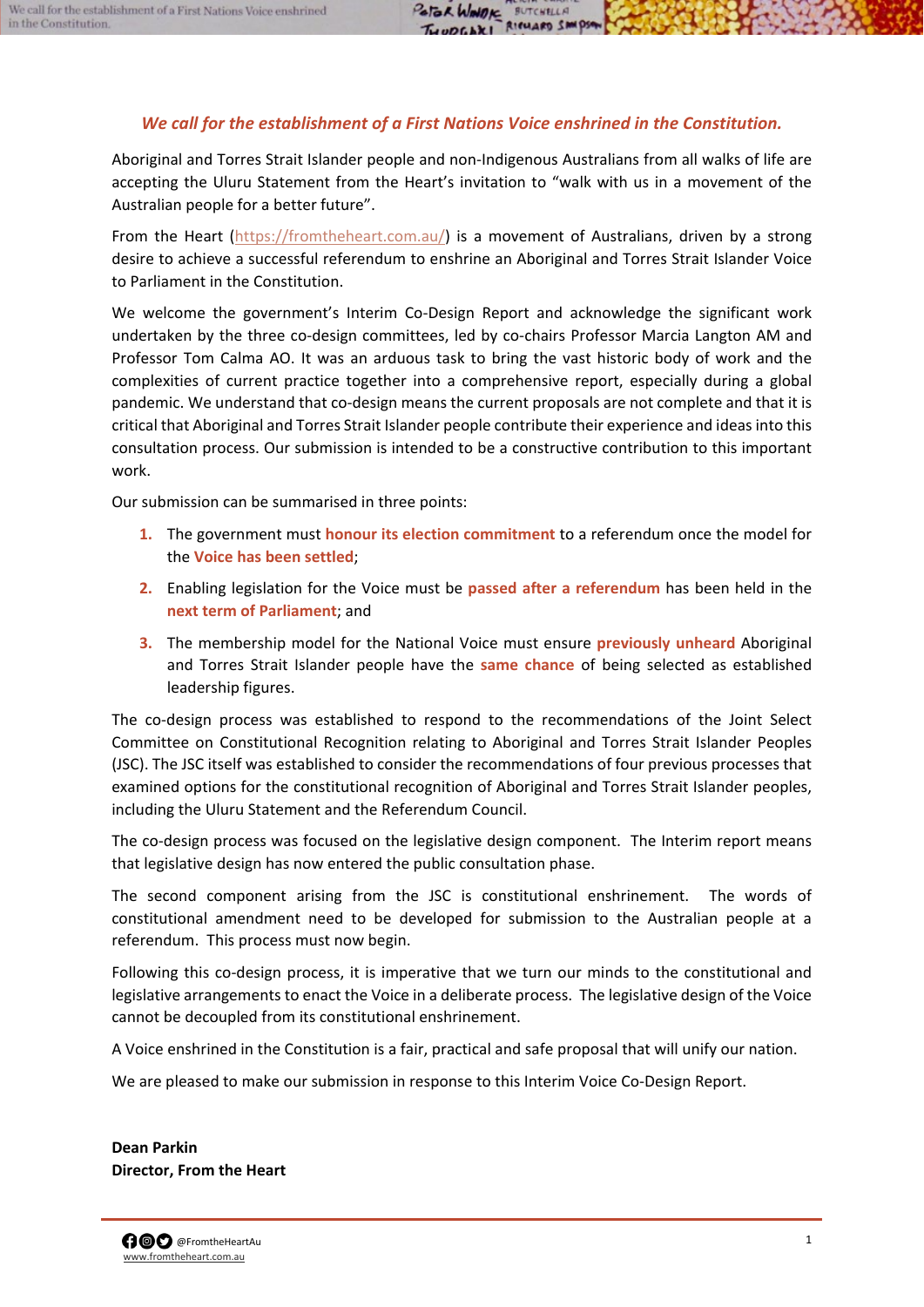

## **Contents**

| 1              |                                                                                                  |  |                                                                                       |  |  |  |  |  |  |
|----------------|--------------------------------------------------------------------------------------------------|--|---------------------------------------------------------------------------------------|--|--|--|--|--|--|
|                | 1.1                                                                                              |  |                                                                                       |  |  |  |  |  |  |
|                | 1.1.1<br>1.1.2<br>1.1.3                                                                          |  |                                                                                       |  |  |  |  |  |  |
|                |                                                                                                  |  |                                                                                       |  |  |  |  |  |  |
|                |                                                                                                  |  |                                                                                       |  |  |  |  |  |  |
|                | 1.1.4                                                                                            |  |                                                                                       |  |  |  |  |  |  |
|                | 1.2                                                                                              |  |                                                                                       |  |  |  |  |  |  |
|                | 1.3                                                                                              |  |                                                                                       |  |  |  |  |  |  |
|                | 1.4                                                                                              |  |                                                                                       |  |  |  |  |  |  |
|                | 1.5                                                                                              |  |                                                                                       |  |  |  |  |  |  |
| $\overline{2}$ |                                                                                                  |  |                                                                                       |  |  |  |  |  |  |
|                | 2.1                                                                                              |  | Constitutional enshrinement is the consensus position of Aboriginal and Torres Strait |  |  |  |  |  |  |
|                | 2.2                                                                                              |  |                                                                                       |  |  |  |  |  |  |
|                | 2.3                                                                                              |  |                                                                                       |  |  |  |  |  |  |
|                | 2.4                                                                                              |  |                                                                                       |  |  |  |  |  |  |
|                | 2.5                                                                                              |  | There is no other desirable or viable option for constitutional reform 11             |  |  |  |  |  |  |
| 3              |                                                                                                  |  |                                                                                       |  |  |  |  |  |  |
|                | 3.1                                                                                              |  |                                                                                       |  |  |  |  |  |  |
|                | 3.2                                                                                              |  |                                                                                       |  |  |  |  |  |  |
|                | ATTACHMENT 1: Final Report of the Joint Select Committee on Constitutional Recognition (extract) |  |                                                                                       |  |  |  |  |  |  |
|                |                                                                                                  |  |                                                                                       |  |  |  |  |  |  |
|                |                                                                                                  |  |                                                                                       |  |  |  |  |  |  |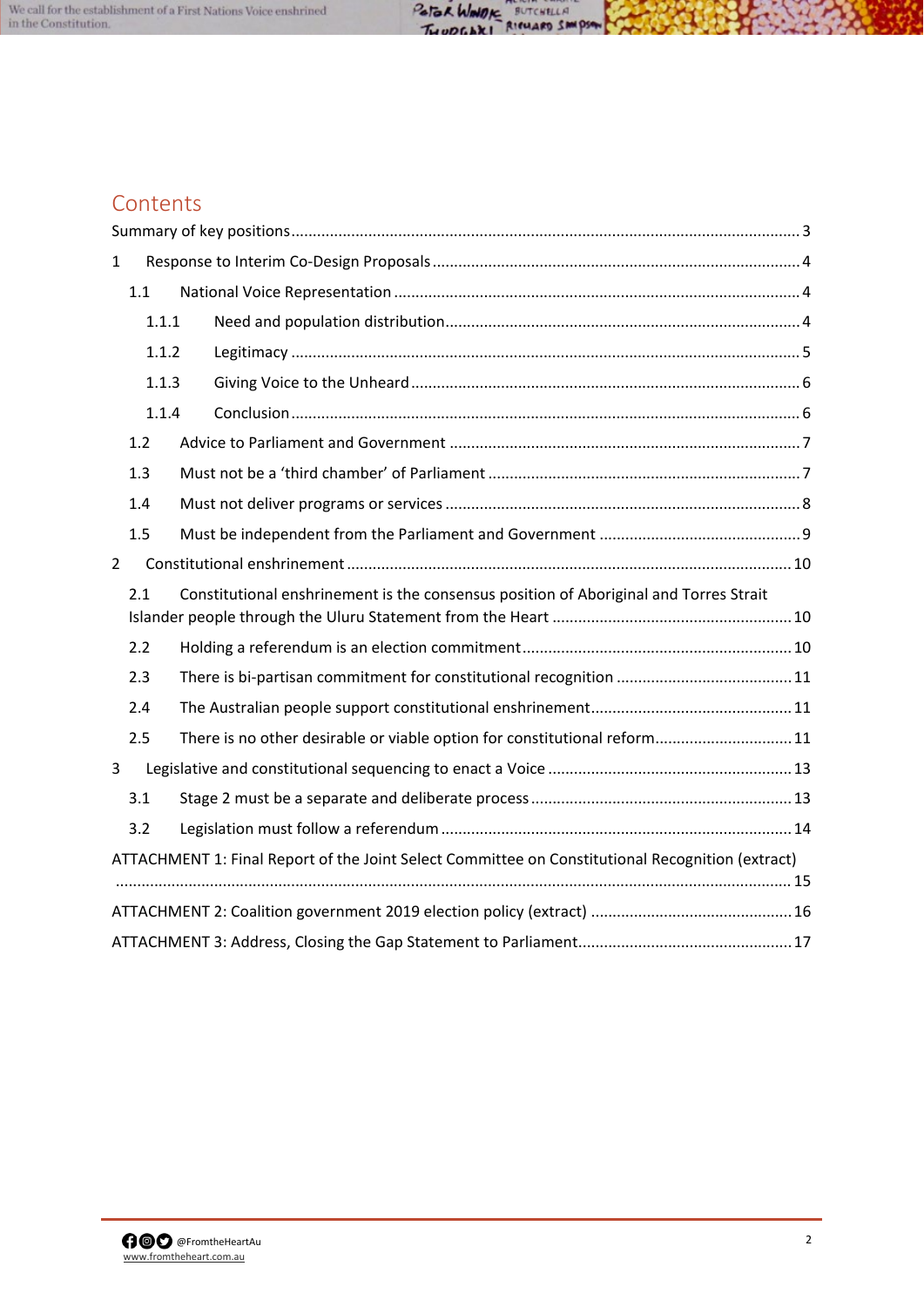# <span id="page-3-0"></span>**Summary of key positions**

- **1.** Response to Interim Co-Design Proposals
	- **The National Voice must be representative of the diverse populations and needs of** Aboriginal and Torres Strait Islander people:
	- The National Voice must speak to the Commonwealth Parliament and Government on policy and legislation.
	- **The National Voice must not be a 'third chamber' of Parliament.**
	- The National Voice must not deliver programs or services.
	- The National Voice must act and operate independently from the Parliament and Government.
- **2.** The National Voice must be enshrined in the Constitution
	- Enabling legislation for the Voice must be passed after a referendum has been held in the next term of Parliament.
	- For the avoidance of doubt, the National Voice must not be legislated or otherwise implemented before a referendum is held.
- **3.** Two-stage process to establish the Voice:
	- There should be a separate structured process to consider the constitutional, legislative and executive options to enact the National Voice following the completion of the Voice Co-Design Final Report. This process will result in:
		- An exposure draft bill for the Voice as per the final Co-Design report to give the Australian public a comprehensive look at the details of the Voice before a referendum is held;
		- A draft constitutional amendment for a new provision for a Voice that will then be put to the Australian people for a vote in a referendum; and
		- A pathway to a referendum in the next term of Parliament.

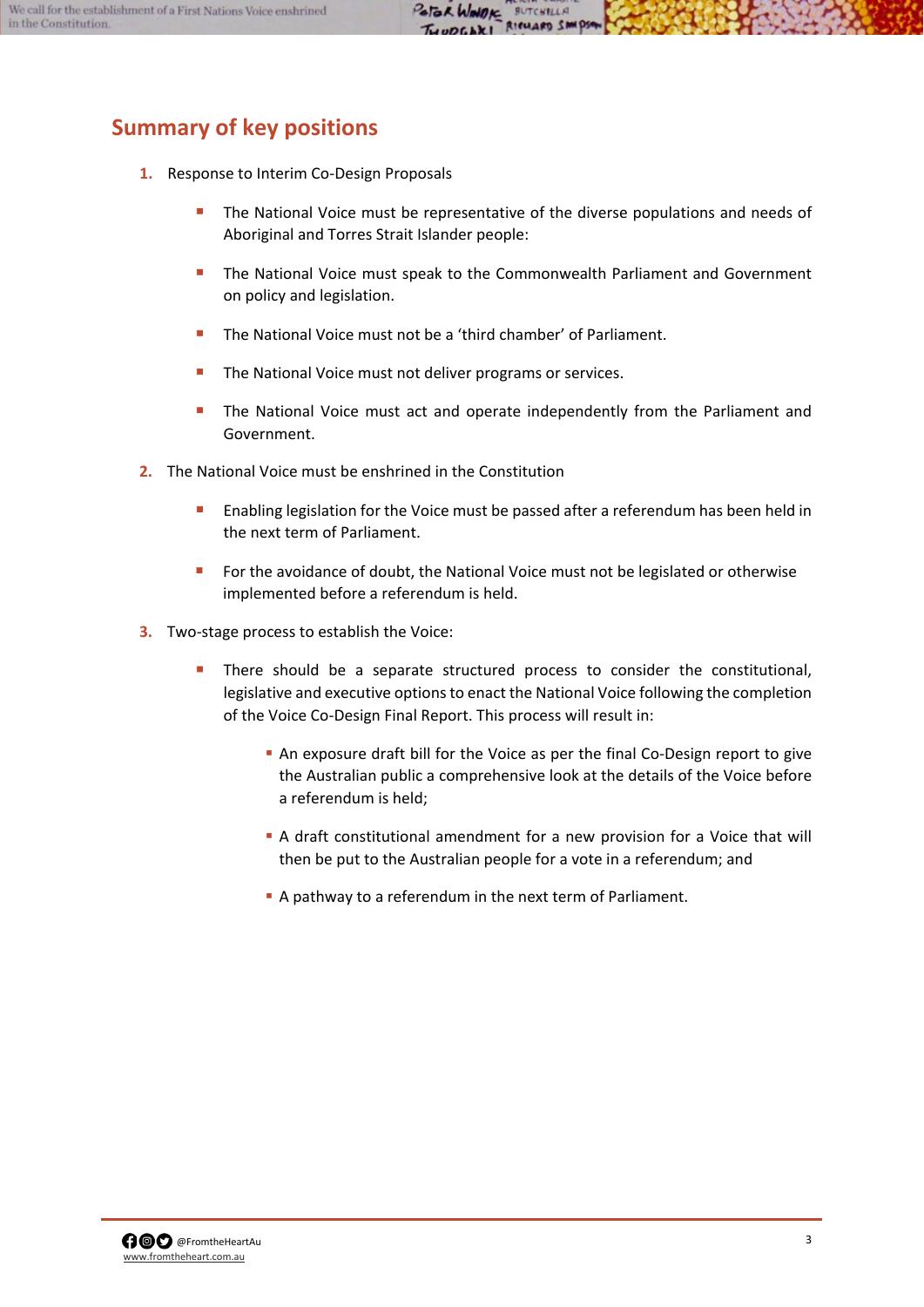# <span id="page-4-0"></span>**1 Response to Interim Co-Design Proposals**

## <span id="page-4-1"></span>**1.1 National Voice Representation**

The interim Voice Co-Design Report proposes a maximum 18-person membership model for the National Voice which significantly understates the representation needed to achieve real change. The report considered a number of different models and determined that any model presented to government must include the following points<sup>[1](#page-4-3)</sup>, in order of priority:

- 1. **Gender equity**, which is structurally guaranteed;
- 2. **'Workability'**, flexibility and efficiency, by restricting the membership to less than 20 people; and
- 3. **Representation** expressed in an arbitrary State/Territory (+ Torres Strait) equalisation model of two members per jurisdiction.

Crucially, these points make no reference to Need or account for the uneven distribution of Aboriginal and Torres Strait Islander populations across the country.

The Productivity Commission's Indigenous Evaluation Report published in October 2020 says "to design policies and programs that improve the lives of Aboriginal and Torres Strait Islander people, evidence is central"<sup>[2](#page-4-4)</sup>. For a structural reform as important as a National Voice for Aboriginal and Torres Strait Islander people, the membership model must be robust and based on evidence.

In effect, there is no evidence base for the proposed 18-person State/Territory equalisation model and no clear case as to why it will produce optimal outcomes for Aboriginal and Torres Strait Islander people and taxpayers – only that it has gender balance and is bureaucratically efficient (at least in the short term).

## <span id="page-4-2"></span>1.1.1 Need and population distribution

Taking life expectancy as a proxy for Need, data from the Australian Institute for Health and Welfare (AIHW) shows that not only do Aboriginal and Torres Strait Islander people experience worse life expectancy outcomes in comparison to non-Indigenous Australians, there is disparity in outcomes $3$ across Aboriginal and Torres Strait Islander populations depending on where they live $4$ :

| <b>Location</b> | % all Indigenous people | Male life expectancy<br>(yrs) | <b>Female life expectancy</b><br>(yrs) |
|-----------------|-------------------------|-------------------------------|----------------------------------------|
| Major Cities    | 37%                     | 71.1                          | 76.5                                   |
| Regions         | 44%                     | 70.0                          | 74.8                                   |
| Remote          | 19%                     | 65.9                          | 69.6                                   |

https://www.aihw.gov.au/reports/australias-welfare/profile-of-indigenous-australians [Accessed 9 Nov. 2020].



<span id="page-4-3"></span><sup>1</sup> National Indigenous Australians Agency (2020). Indigenous Voice Co-Design Process: Interim Report to the Australian Government. [online] Indigenous Voice: Resources, p.30. Available at[: https://voice.niaa.gov.au/sites/default/files/2021-01/indigenous-voice-codesign](https://voice.niaa.gov.au/sites/default/files/2021-01/indigenous-voice-codesign-process-interim-report-2020.pdf)[process-interim-report-2020.pdf](https://voice.niaa.gov.au/sites/default/files/2021-01/indigenous-voice-codesign-process-interim-report-2020.pdf) [Accessed 10 Jan. 2021].

<sup>2</sup> Productivity Commission (2020). *Indigenous Evaluation Strategy*. [online] p.2. Available at:

<span id="page-4-5"></span><span id="page-4-4"></span>https://www.pc.gov.au/inquiries/completed/indigenous-evaluation/strategy/indigenous-evaluation-strategy.pdf [Accessed 25 Nov. 2020]. <sup>3</sup> Australian Institute of Health and Welfare (2020). Indigenous life expectancy and deaths. [online] Available at:

<span id="page-4-6"></span>https://www.aihw.gov.au/reports/australias-health/indigenous-life-expectancy-and-deaths [Accessed 9 Nov. 2020].

<sup>4</sup> Australian Institute of Health and Welfare (2019). Profile of Indigenous Australians. [online] Available at: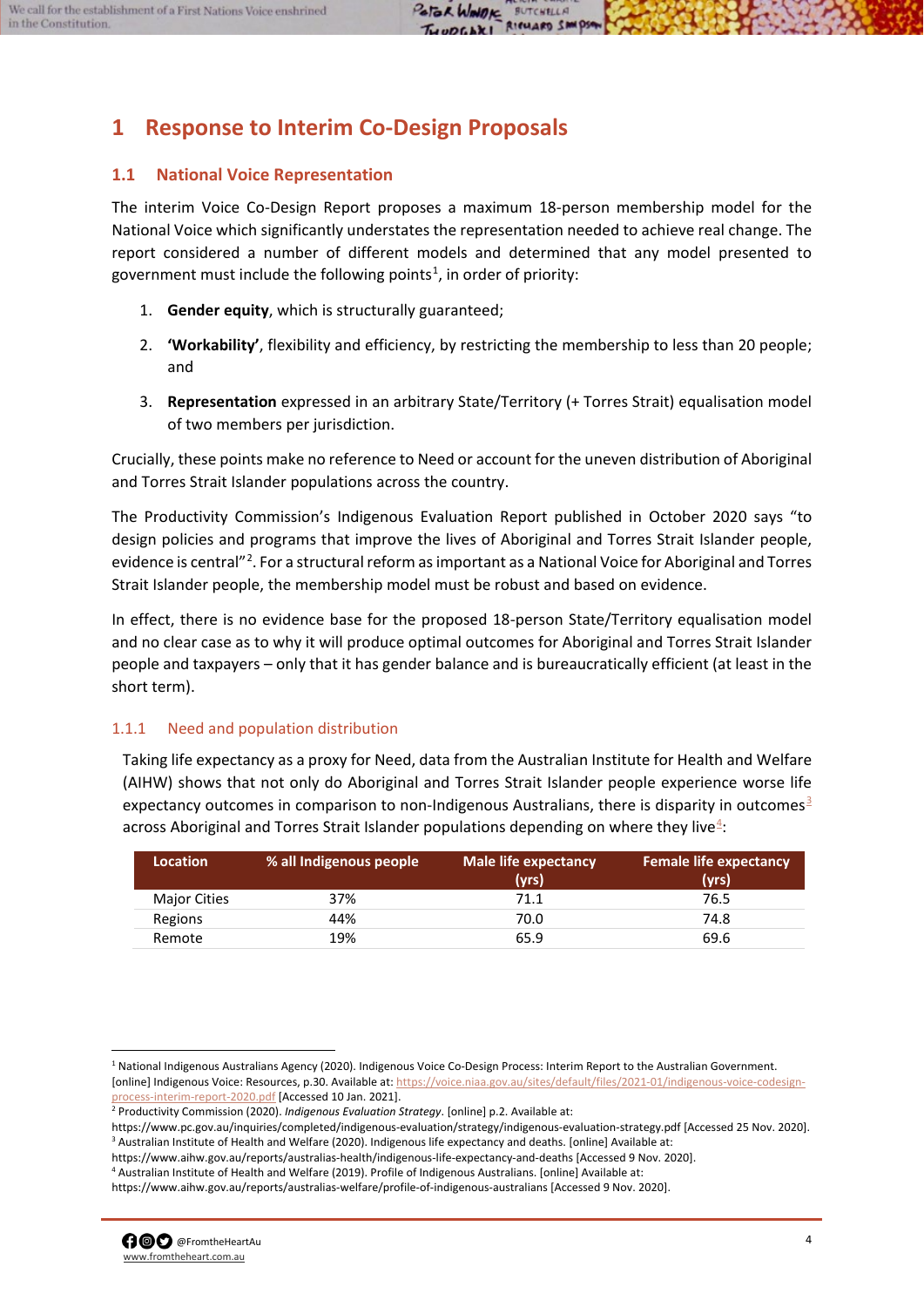There is a strong Needs-based justification to give greater proportional representative Voice to people from Regional and Remote areas. Need must be structurally guaranteed and must take precedence over a vague notion of 'workability' and arbitrary State/Territory equalisation.

 $10K$ 

**BUTCHELLA** 

In fact, the arbitrary State/Territory equalisation model significantly under-represents those populations the National Voice should be prioritising:

| <b>TAS has 3.5x the</b> | " 77% of the NT          | <b>ACT has 35x the</b> | <b>TSI has 28x the</b> |
|-------------------------|--------------------------|------------------------|------------------------|
| proportional            | Indigenous population    | proportional           | proportional           |
| representation of WA    | lives in Remote. Those   | representation of NSW  | representation of the  |
| which has 60% of its    | with the highest need    |                        | rest of QLD            |
| Indigenous population   | are significantly under- |                        |                        |
| living in Regional &    | represented.             |                        |                        |
| Remote.                 |                          |                        |                        |

This under-representation has significant implications for the effectiveness and legitimacy of the National Voice.

### <span id="page-5-0"></span>1.1.2 Legitimacy

The Joint Select Committee (JSC) on Constitutional Recognition Relating to Aboriginal and Torres Strait Islander Peoples supported the proposition that a Voice could be $17$ :

- **EXECT** Legitimate and credible among Aboriginal and Torres Strait Islander peoples in local and regional communities;
- **Effective in advancing self-determination and achieving positive outcomes for those** communities; and
- Capable of achieving the support of the overwhelming majority of Australians.

If the Voice is not legitimate and credible among Aboriginal and Torres Strait Islander people, it is unlikely non-Indigenous Australians will support the Voice, regardless of how bureaucratically efficient it is.

The Voice Co-Design Report suggests that the National Voice's legitimacy is primarily achieved in the *way* its members are selected i.e. "they must be selected by Aboriginal and Torres Strait Islander peoples and as much as possible have a connection to the local community level"<sup>[5](#page-5-1)</sup>. It goes on to suggest "an effective linkage to Local and Regional Voices would be critical to:

- Enhance the legitimacy of the National Voice by showing a clear, credible link between communities and the advice of a National Voice.
- Ensure advice of a National Voice is grounded in the concerns and priorities of Aboriginal and Torres Strait Islander peoples and communities.
- Harness locally held knowledge to improve national law and policy design and decisions".

The need for effective linkages is correct but is fundamentally compromised by limiting the Voice to a maximum of 18 members. For example, it is not possible for two members from NSW to

<span id="page-5-1"></span><sup>5</sup> National Indigenous Australians Agency (2020). Indigenous Voice Co-Design Process: Interim Report to the Australian Government. [online] Indigenous Voice: Resources, p.33. Available at: https://voice.niaa.gov.au/sites/default/files/2021-01/indigenous-voice-codesignprocess-interim-report-2020.pdf [Accessed 10 Jan. 2021].

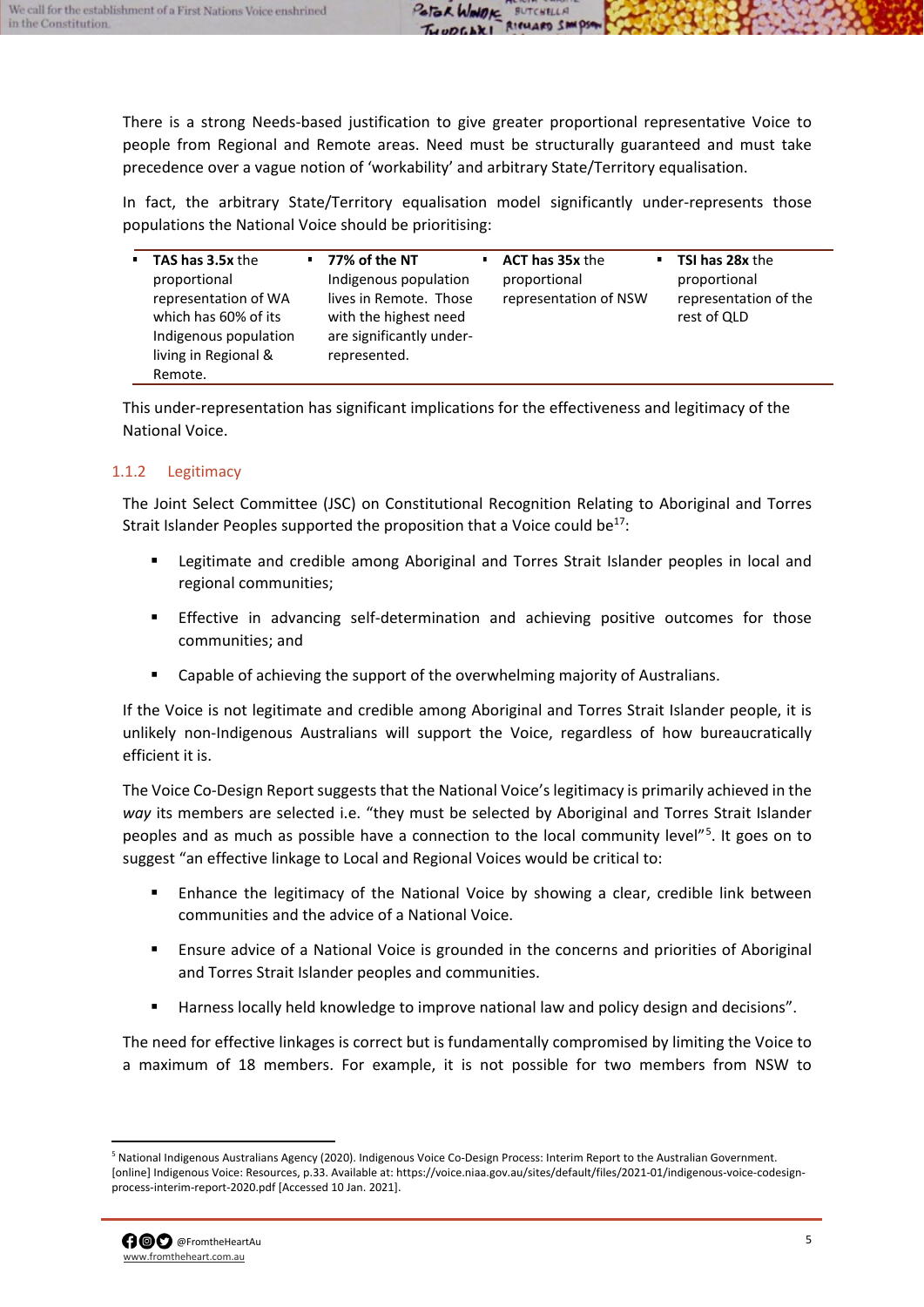$LUDCKKI$ 

...

**BUTCHELLA** 

**RICHARD SMIPS** 

In addition to the *way* members are selected, legitimacy among Aboriginal and Torres Strait Islander people demands there must also be sufficient *scale* of membership to be appropriately representative.

## <span id="page-6-0"></span>1.1.3 Giving Voice to the Unheard

Rightly or wrongly, one of the key criticisms levelled at previous national 'voices' is that they entrenched the existing authority of Aboriginal and Torres Strait Islander 'establishment' figures. Or to put it another way, there has been insufficient structural opportunity for frontline and community-focused people to be directly involved in national-level deliberations.

Having sufficient scale of membership is necessary to ensure previously unheard Aboriginal and Torres Strait Islander people have the same chance of being selected/elected as established leadership figures – the community health worker in Halls Creek should have the same chance of being selected/elected to the National Voice as the leader of a national peak organisation.

It is not sufficient that people connected to Local Voices have a say in the selection/election of their National representatives. Restricting the number of representatives to the National Voice to two per State and Territory significantly increases the likelihood that only people with existing authority and profile will be selected/elected to the National Voice.

The strongest way for Local and Regional linkages to exist with the National Voice is to ensure there is adequate membership provision for frontline and community-focused people to be selected/elected to the National Voice.

#### <span id="page-6-1"></span>1.1.4 Conclusion

A National Voice representative model must be based on population distribution and Need that gives greater proportional Voice to Aboriginal and Torres Strait Islander people living in Remote and Regional areas. There must be a structural opportunity for frontline and community-focused people to be directly involved in national-level deliberations.

The operational mechanics of establishing, organising and administering a larger group of Aboriginal and Torres Strait Islander peoples is an easier challenge than ensuring the Voice is genuinely representative of Aboriginal and Torres Strait Islander peoples and their diverse needs.

Without genuine representation, the legitimacy and credibility of the Voice will be compromised from the outset.

A properly constituted National Voice is a productivity measure that will pay its way in high multiples of its operational cost over time. Or to put it another way, the short-term savings in operational costs by having a smaller, less representative Voice not focused on Need will pale into insignificance by the long-term policy and legislative productivity efficiencies of a properly constituted Voice, not to mention the improved outcomes for Aboriginal and Torres Strait Islander people and the flow-on benefit to all Australians.

Nov. 2020].



<span id="page-6-2"></span><sup>6</sup> Australian Government | Geoscience Australia. Area of Australia – States and Territories. [online] Available at: <https://www.ga.gov.au/scientific-topics/national-location-information/dimensions/area-of-australia-states-and-territories> [Accessed 9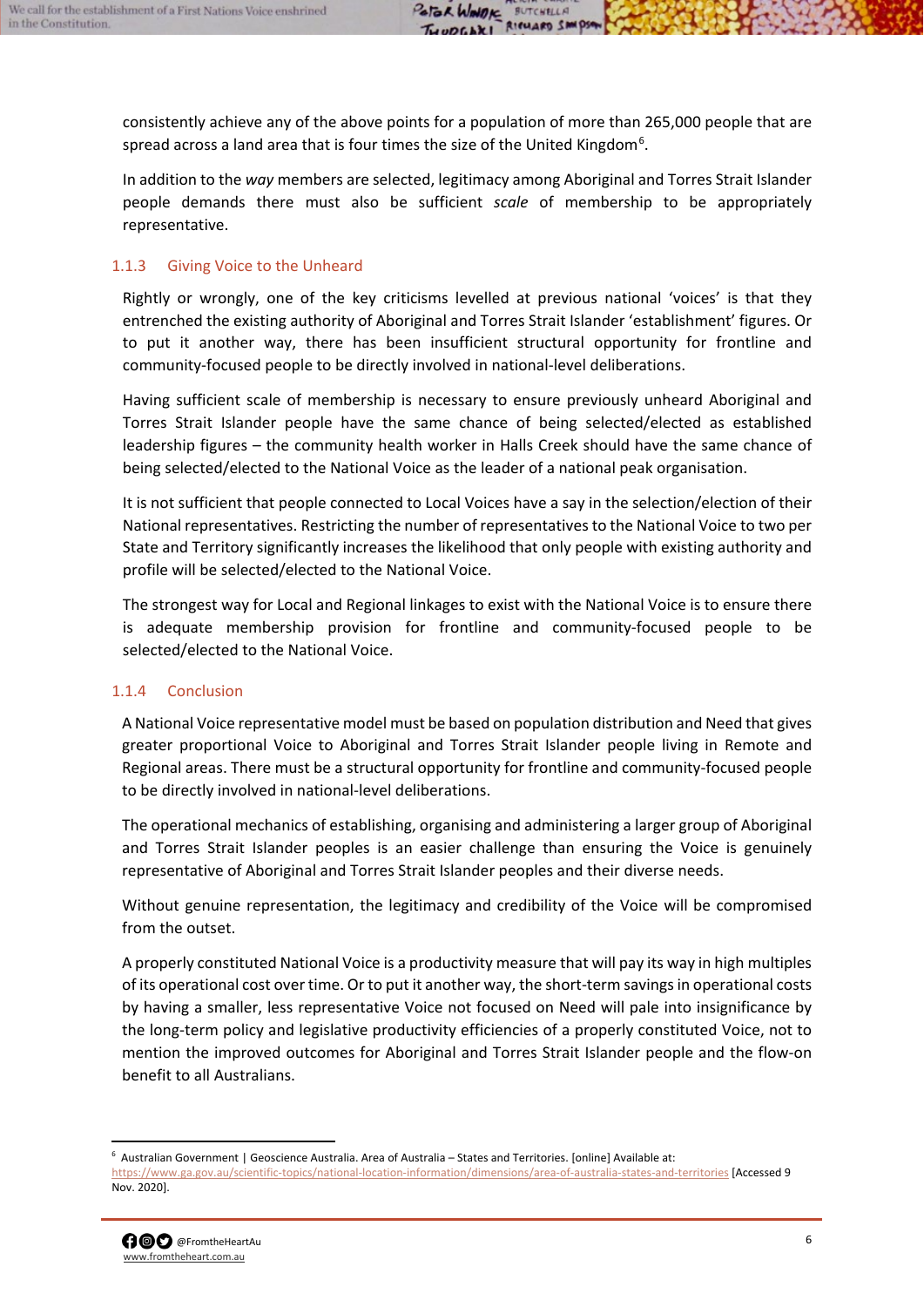<span id="page-7-0"></span>From the Heart agrees with the following position of the National Co-Design Group:

Further, legislative and policy processes cannot be separated and generally the best opportunity to influence and advise on proposed laws and policies is in the early stages of policy development. The National Co-design Group stated the National Voice should be involved, where appropriate, in the legislative and policy processes from the beginning to the end, at multiple points. This would necessarily require providing advice to both the Parliament and Australian Government<sup>[7](#page-7-2)</sup>.

To provide maximum value for both the Parliament and Government, and to Aboriginal and Torres Strait Islander people, the National Voice must have the capacity to independently commission and manage its own policy and legal advice, including from governments, Aboriginal and Torres Strait Islander peak organisations and service providers, and other experts.

Peter WINDK

 $LUDCKKI$ 

. .

**BUTCHELLA** 

RICHARD SM PS

## <span id="page-7-1"></span>**1.3 Must not be a 'third chamber' of Parliament**

Aboriginal and Torres Strait Islander people, through the Referendum Council Regional Dialogues, the National Constitutional Convention and the Uluru Statement from the Heart, never suggested the Voice should be a 'third chamber' of the Parliament. This was reinforced by former Chief Justice of Australia, the Hon Murray Gleeson AC QC:

It is unlikely that Parliament will propose a change to the Constitution in aid of Indigenous recognition if the effect of the change will be to curtail its own legislative power.

That appears to have been well understood by the supporters of the Voice. What is proposed is a [V]oice to Parliament, not a [V]oice in Parliament. The recommendation of the Referendum Council deliberately left it to the Parliament to establish the contemplated representative body<sup>[8](#page-7-3)</sup>.

To retain parliamentary supremacy, the enabling legislation for the Voice should ensure:

- 1. It does not have a power to veto or block the business of the Parliament;
- 2. It cannot introduce or debate legislation in the Parliament; and
- 3. Its advice is non-justiciable, which means a failure to consult and engage the National Voice would not be capable of being challenged in a court and would not affect the validity of the relevant law or policy.

Ultimately, the power to enact the Voice so that it is not a 'third chamber' rests with the Parliament itself.

<span id="page-7-3"></span><sup>&</sup>lt;sup>8</sup> Gleeson AC QC, M. (2018). Recognition In Keeping With The Constitution: A Worthwhile Project. [online] p.12. Available at: https://cdn.brandfolder.io/3RTTK3BV/as/putr90-7ew1ns-5sgfef/Indigenous\_Recognition\_\_-\_Murray\_Gleeson.pdf [Accessed 3 Nov. 2020].



<span id="page-7-2"></span><sup>7</sup> National Indigenous Australians Agency (2020). Indigenous Voice Co-Design Process: Interim Report to the Australian Government. [online] Indigenous Voice: Resources, p.46. Available at: https://voice.niaa.gov.au/sites/default/files/2021-01/indigenous-voice-codesignprocess-interim-report-2020.pdf [Accessed 10 Jan. 2021].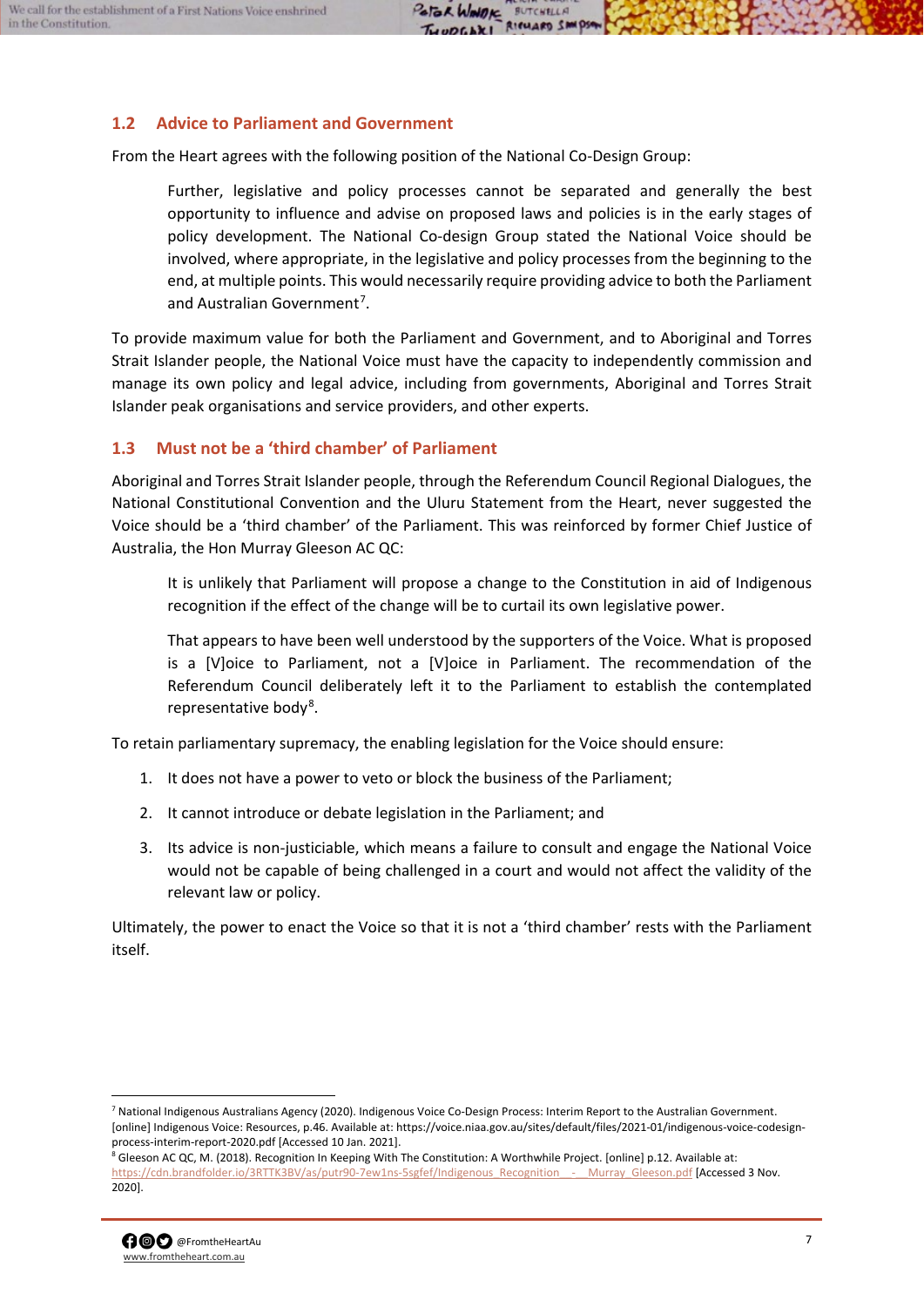## <span id="page-8-0"></span>**1.4 Must not deliver programs or services**

The primary function of the National Voice is to advise the Parliament and Government on legislation and policy that have an acute and particular impact on Aboriginal and Torres Strait Islander peoples. As part of this function, the National Voice would be able to initiate advice on any issue, including policy advice to governments.

There were different views through the Referendum Council Regional Dialogues about a potential service delivery function for a Voice to Parliament. Some people expressed significant dissatisfaction with the failure of existing program and service delivery to close the gap but there were concerns that a service delivery function in a Voice would represent a conflict of interest with its primary advisory function.

Reaching a substantial consensus of Aboriginal and Torres Strait Islander peoples' views on this issue was not the purpose of the Referendum Council. It was not a role for the Joint Select Committee on Constitutional Recognition relating to Aboriginal and Torres Strait Islander Peoples and this Voice Co-Design process has not sought to specifically seek a similar consensus. As such, there is no authoritative source of advice from Aboriginal and Torres Strait Islander people to provide direction on a proposed program and service delivery function for a Voice.

With this in mind, From the Heart agrees with the interim report that the National Voice should not directly deliver programs and services. The main reasons for this include:

- 1. In addition to government agencies, program and service delivery is the responsibility of existing Aboriginal and Torres Strait Islander local, regional and national organisations, including peak organisations. Rather than duplicating or competing with these organisations that have established delivery expertise, the National Voice can support their work by advising the Parliament and Government about reforming and refining policy and legislative settings.
- 2. A program and service delivery function risks the integrity of the two-way accountability role the National Voice should play because:
	- a) Holding the Parliament and Government to account for achieving improved outcomes is difficult if the Voice is itself directly responsible for achieving improved outcomes through programs and services; and
	- b) The National Voice's accountability to its Aboriginal and Torres Strait Islander constituents is potentially conflicted if it is also competing to deliver programs and services.

While mechanisms can be put in place to manage both conflicts (perceived or actual), it is more suitable to remove the risk entirely.

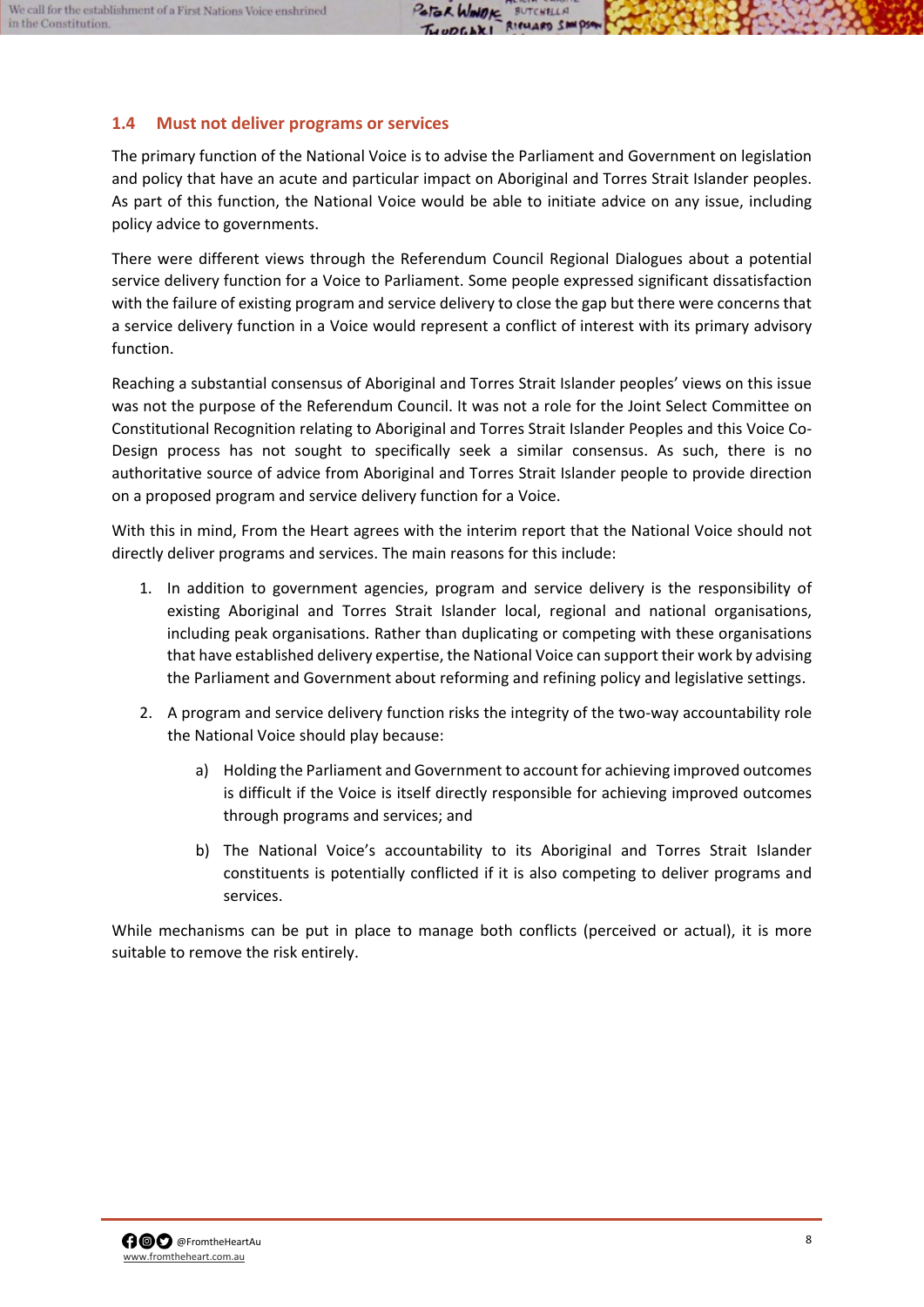<span id="page-9-0"></span>Independence from government was a key design principle for the Voice coming from the Referendum Council Regional Dialogues, the National Constitutional Convention and the Uluru Statement from the Heart<sup>[9](#page-9-1)</sup>. In practice, independence for the National Voice means operating:

 $\frac{10}{5}$ 

**BUTCHELLA** 

RICHARD SMIPS

- **Filter** Freely from actual or perceived risks of being abolished by a government;
- In a self-determined way;
- With sufficient and secure long-term operational funding; and
- **With its own policy and legal advice.**

To ensure it operates independently from government, the National Voice must:

- 1. Be enshrined in the Constitution so that it:
	- a. Cannot be unilaterally abolished by governments; and
	- b. Carries a powerful moral mandate from the Australian people through a historic referendum;
- 2. Have a membership that is determined by Aboriginal and Torres Strait Islander people, not appointments made by ministers or government;
- 3. Have sufficient and secure long-term operational funding, which includes ensuring there is sufficient financial capacity to be strongly accountable to the Regional and Local Voices; and
- 4. Have the capacity to independently commission and manage its own policy and legal advice, including from governments, Aboriginal and Torres Strait Islander peak organisations and service providers, and other experts.

<span id="page-9-1"></span><sup>&</sup>lt;sup>9</sup> Anderson AO, P. et al (2018). Joint Select Committee on Constitutional Recognition relating to Aboriginal and Torres Strait Islander Peoples, Submission 479. [online] Submissions received by the Committee. Available at: <https://www.aph.gov.au/DocumentStore.ashx?id=797348c1-a197-451b-96d2-2c19042643ac&subId=662831> [Accessed 3 Nov. 2020].

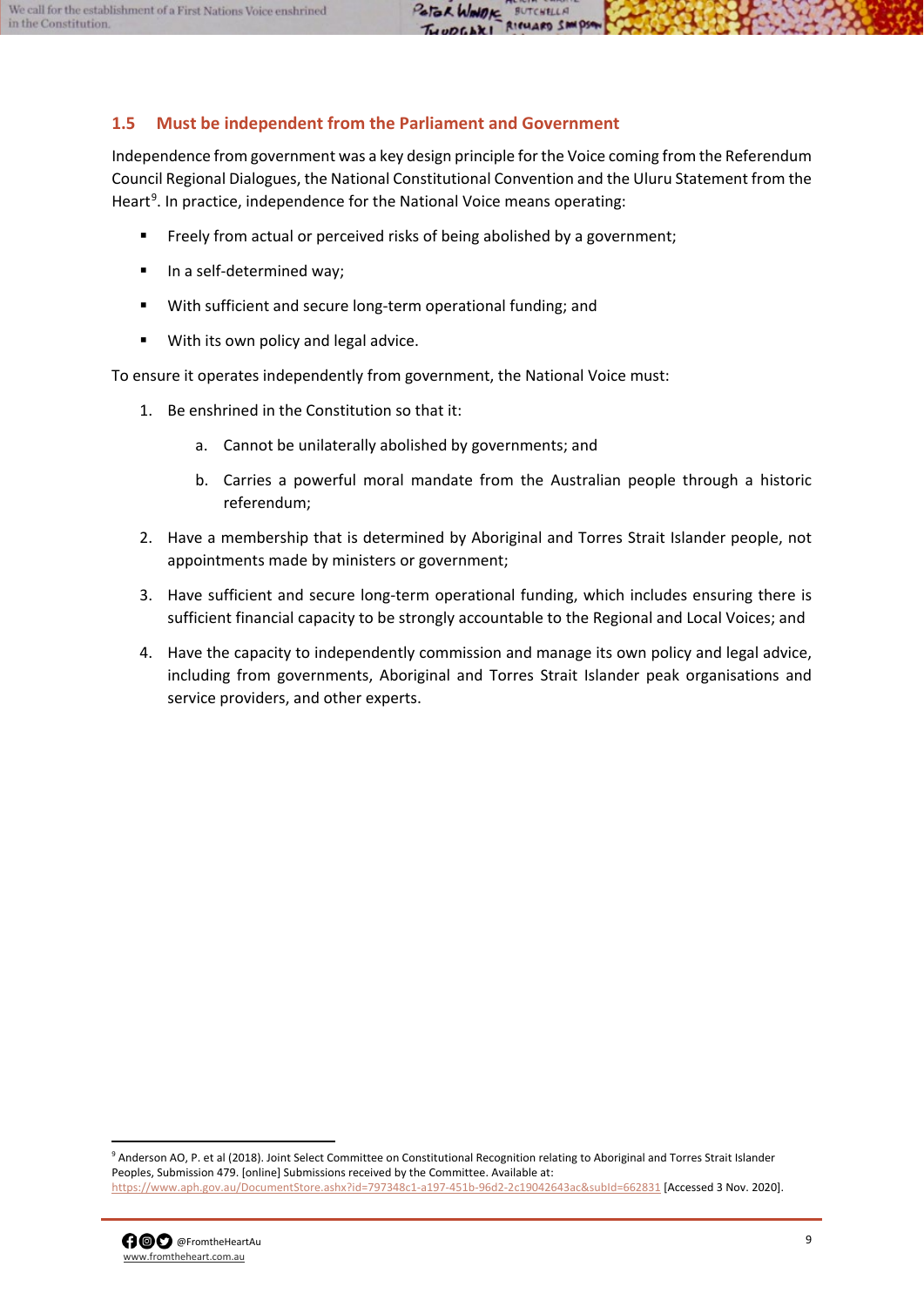# <span id="page-10-0"></span>**2 Constitutional enshrinement**

## <span id="page-10-1"></span>**2.1 Constitutional enshrinement is the consensus position of Aboriginal and Torres Strait Islander people through the Uluru Statement from the Heart**

In the last nine years, there have been six government-endorsed processes to examine the issue of constitutional reform relating to Aboriginal and Torres Strait Islander peoples and nine reports produced, including this Interim Voice Co-Design Report<sup>[10](#page-10-3)</sup>. Only one represents a substantial consensus of Aboriginal and Torres Strait Islander people – the Uluru Statement from the Heart.

The poetic beauty and grounded reforms of the Uluru Statement came from a historic and unprecedented process:

The [Regional] Dialogues engaged 1200 Aboriginal and Torres Strait Islander delegates – an average of 100 delegates from each Dialogue – out of a population of approximately 600,000 people nationally. This is the most proportionately significant consultation process that has ever been undertaken with First Peoples. Indeed, it engaged a greater proportion of the relevant population than the constitutional convention debates of the 1800s, from which First Peoples were excluded $11$ .

Fourteen words from the Uluru Statement carry a clear mandate:

We call for the establishment of a First Nations Voice enshrined in the Constitution<sup>12</sup>.

It is time these words are heard and acted upon through a referendum.

## <span id="page-10-2"></span>**2.2 Holding a referendum is an election commitment**

As part of its *Our Plan to Support Indigenous Australians* policy platform that it took to the 2019 election, the Coalition made a commitment that "a referendum will be held once a model has been settled, consistent with the recommendations of the Joint Select Committee"[13](#page-10-6).

Prime Minister Scott Morrison confirmed the government's commitment to its election promise in his 2020 Closing the Gap speech to the Parliament:

The [Joint Select] Committee did not make recommendations as to the legal form of the Voice, constitutional or legislation.

<span id="page-10-8"></span>It recommended considering this matter after the process of co-design is complete and that's what we are doing. We support finalising co-design first  $14$ .

 $11$  Referendum Council (2017). Final Report of the Referendum Council. [online] Available at:

[https://parlinfo.aph.gov.au/parlInfo/search/display/display.w3p;adv=yes;orderBy=date-](https://parlinfo.aph.gov.au/parlInfo/search/display/display.w3p;adv=yes;orderBy=date-eFirst;page=0;query=%22support%20indigenous%20australians%22%20Content%3ALiberal%20Date%3A01%2F05%2F2019%20%3E%3E%2031%2F07%2F2019;rec=1;resCount=Default)

<span id="page-10-7"></span><sup>&</sup>lt;sup>14</sup> Prime Minister Scott Morrison (2020). Address, Closing the Gap Statement to Parliament. [online] Prime Minister of Australia. Available at[: https://www.pm.gov.au/media/address-closing-gap-statement-parliament](https://www.pm.gov.au/media/address-closing-gap-statement-parliament) [Accessed 5 Nov. 2020].



<span id="page-10-3"></span><sup>&</sup>lt;sup>10</sup> Davis, M. (2020). Constitutional recognition for Indigenous Australians must involve structural change, not mere symbolism. [online] The Conversation. Available at[: https://theconversation.com/constitutional-recognition-for-indigenous-australians-must-involve-structural](https://theconversation.com/constitutional-recognition-for-indigenous-australians-must-involve-structural-change-not-mere-symbolism-131751)[change-not-mere-symbolism-131751](https://theconversation.com/constitutional-recognition-for-indigenous-australians-must-involve-structural-change-not-mere-symbolism-131751) [Accessed 6 Nov. 2020].

<span id="page-10-4"></span>[https://www.referendumcouncil.org.au/sites/default/files/report\\_attachments/Referendum\\_Council\\_Final\\_Report.pdf](https://www.referendumcouncil.org.au/sites/default/files/report_attachments/Referendum_Council_Final_Report.pdf) [Accessed 9 Nov. 2020].

<span id="page-10-5"></span><sup>&</sup>lt;sup>12</sup> From the Heart (2017). Uluru Statement from the Heart. [online] From the Heart. Available at[: https://fromtheheart.com.au/uluru](https://fromtheheart.com.au/uluru-statement/the-statement/)[statement/the-statement/](https://fromtheheart.com.au/uluru-statement/the-statement/) [Accessed 9 Nov. 2020].

<span id="page-10-6"></span><sup>&</sup>lt;sup>13</sup> Coalition Government (2019). Our Plan to Support Indigenous Australians. [online] ParlInfo. Available at:

[eFirst;page=0;query=%22support%20indigenous%20australians%22%20Content%3ALiberal%20Date%3A01%2F05%2F2019%20%3E%3E%2](https://parlinfo.aph.gov.au/parlInfo/search/display/display.w3p;adv=yes;orderBy=date-eFirst;page=0;query=%22support%20indigenous%20australians%22%20Content%3ALiberal%20Date%3A01%2F05%2F2019%20%3E%3E%2031%2F07%2F2019;rec=1;resCount=Default) [031%2F07%2F2019;rec=1;resCount=Default](https://parlinfo.aph.gov.au/parlInfo/search/display/display.w3p;adv=yes;orderBy=date-eFirst;page=0;query=%22support%20indigenous%20australians%22%20Content%3ALiberal%20Date%3A01%2F05%2F2019%20%3E%3E%2031%2F07%2F2019;rec=1;resCount=Default) [Accessed 5 Nov. 2020].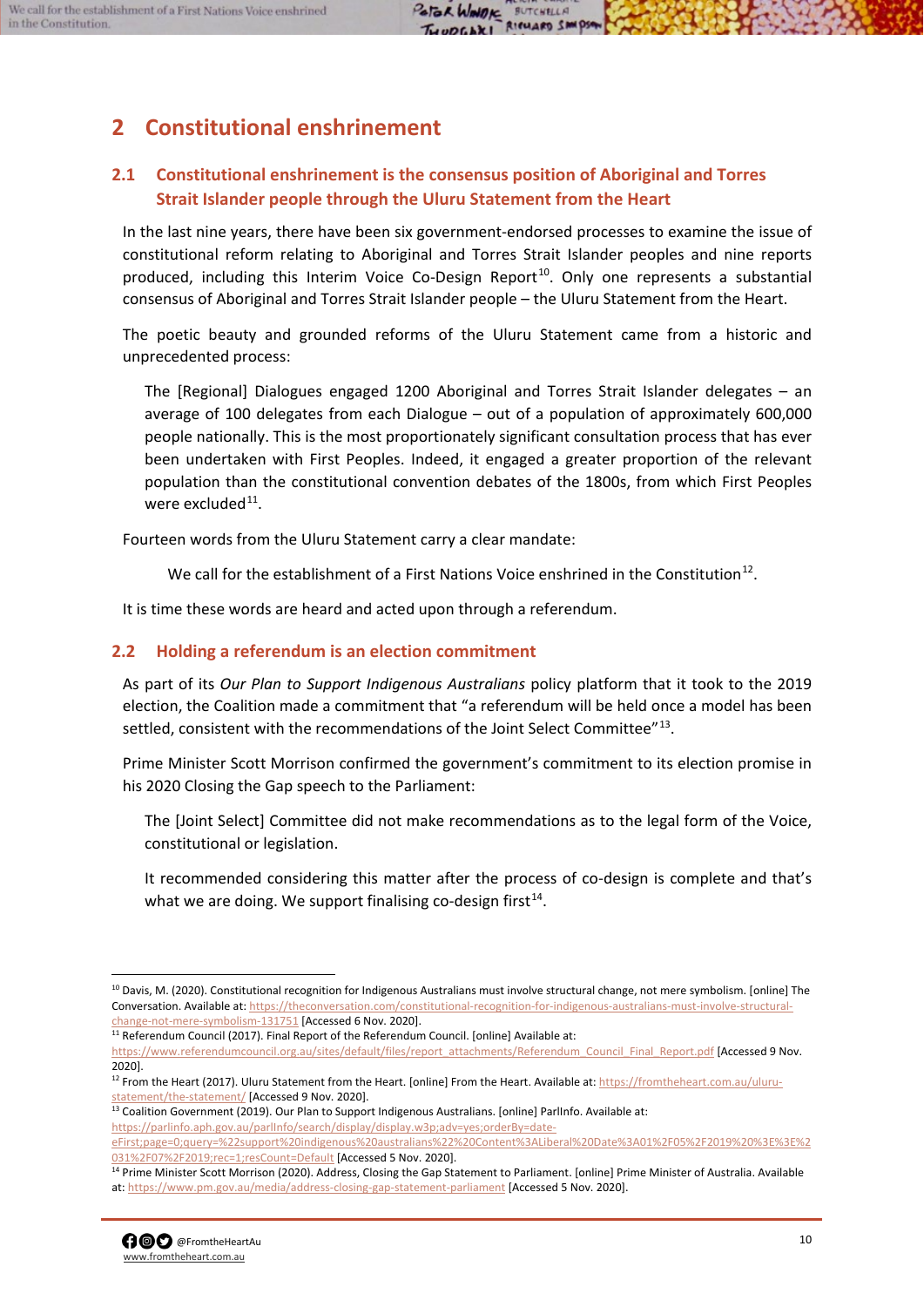TypoChk1

...

**BUTCHELLA** 

RICHARD SMIPS

## <span id="page-11-0"></span>**2.3 There is bi-partisan commitment for constitutional recognition**

At the last election, Labor committed to "establish[ing] a Voice for First Nations people and seek[ing] the support of the Australian people for that Voice to be enshrined in the Constitution"**[15](#page-11-3)**.

This commitment was reinforced by Opposition Leader Anthony Albanese in his Closing the Gap statement to the Parliament in February 2020:

We have before us an opportunity for bipartisanship that we cannot afford to miss. Our international credibility is linked to our integrity with First Nations people. The minister and the Prime Minister have the opportunity to do something that they will be remembered for, and we will support them. However, as Linda Burney has put it, there is a danger that the Uluru [S]tatement will end up being remembered as a noble moment but not a turning point, and we cannot allow that to happen. At its most basic level, the denial of a constitutionally enshrined voice is a denial of the Australian instinct for a fair go**[16](#page-11-4)**.

## <span id="page-11-1"></span>**2.4 The Australian people support constitutional enshrinement**

Research commissioned by From the Heart and conducted by C|T Group in June 2020 shows the majority Australians (56%) would vote 'Yes' in a referendum to enshrine a Voice in the Constitution. Those against represent a small minority (17%) with just over a quarter undecided at the time of the survey. Research conducted in March 2020 shows a large majority of Aboriginal and Torres Strait Islander people are willing to back a Voice at a referendum (71%).

The research shows Australians see a constitutionally-enshrined Voice as a:

- 'Fair-go' for Aboriginal and Torres Strait Islander people;
- Practical reform; and
- Legally safe reform.

The research also shows Australians think it is time we made this change for our nation.

## <span id="page-11-2"></span>**2.5 There is no other desirable or viable option for constitutional reform**

Other proposals for constitutional reform have been considered and rejected by Aboriginal and Torres Strait Islander peoples through the Uluru Statement.

A statement of acknowledgement has been comprehensively rejected as symbolism that has no practical impact on the lives of Aboriginal and Torres Strait Islander people. Other proposals such as simply removing references to 'race' and/or replacing them with references to 'Aboriginal and Torres Strait Islander peoples' have been similarly rejected on the basis they do nothing to advance the dayto-day lives of Aboriginal and Torres Strait Islander people.

While such proposals have merit, on their own and absent Constitutional underpinning of the Voice they are unacceptable and will be rejected. Pursuing these options after Aboriginal and Torres Strait

https://anthonyalbanese.com.au/ministerial-statements-closing-the-gap-wednesday-12-february-2020 [Accessed 6 Nov. 2020].



<span id="page-11-3"></span><sup>&</sup>lt;sup>15</sup> ALP (2019). A Fair Go For First Nations People: Labor's Plan. [online] A Fair Go For First Australians. Available at[: https://alp.us12.list](https://alp.us12.list-manage.com/track/click?u=942ebc4c1cf8fc522a4f4c50e&id=fb4238db7c&e=551552b6c2)[manage.com/track/click?u=942ebc4c1cf8fc522a4f4c50e&id=fb4238db7c&e=551552b6c2](https://alp.us12.list-manage.com/track/click?u=942ebc4c1cf8fc522a4f4c50e&id=fb4238db7c&e=551552b6c2) [Accessed 6 Nov. 2020].

<span id="page-11-4"></span><sup>&</sup>lt;sup>16</sup> Albanese, A. (2020). Ministerial Statements – Closing the Gap. [online] Anthony Albanese MP. Available at: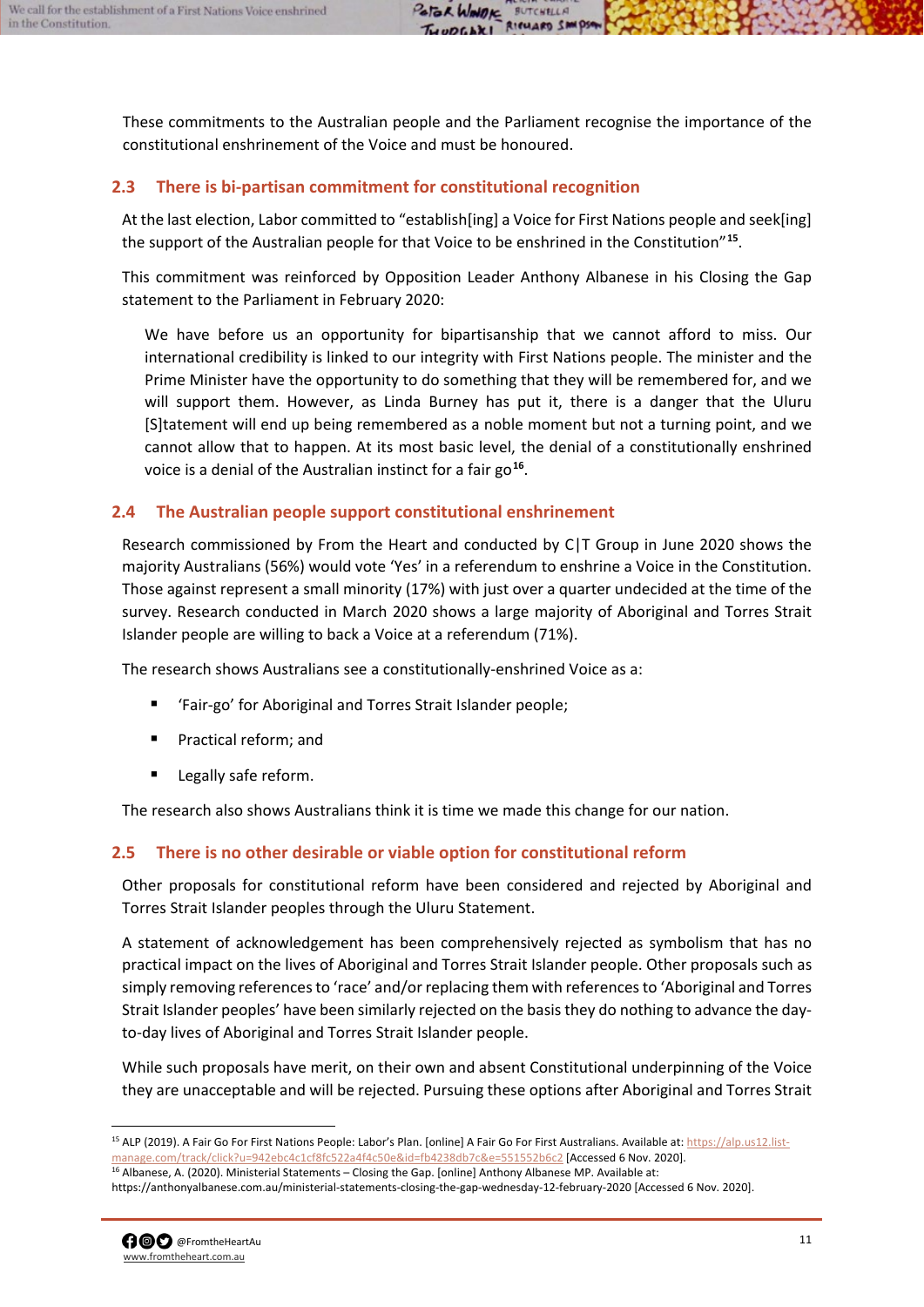Islander people have already rejected them risks being seen as yet another example of a top-down government 'knowing what's best'. Prime Minister Scott Morrison acknowledged this was a fundamental failing of governments' relationship with Aboriginal and Torres Strait Islander people:

Petal WINDIC

THOPCHKI

**BUTCHELLA** 

RICHARD SMPS

We perpetuated an ingrained way of thinking, passed down over two centuries and more, and it was the belief that we knew better than our Indigenous peoples. We don't. We also thought we understood their problems better than they did. We don't<sup>14</sup>.

The Uluru Statement called for a Voice that is enshrined in the Constitution. There is no other proposal that has a similar mandate to the Uluru Statement.

There is no mandate for a merely legislated Voice.

There is no mandate for constitutional symbolism.

Neither of these options should be considered and seen as an 'easy way out' or ticking-the-box on the Uluru Statement.

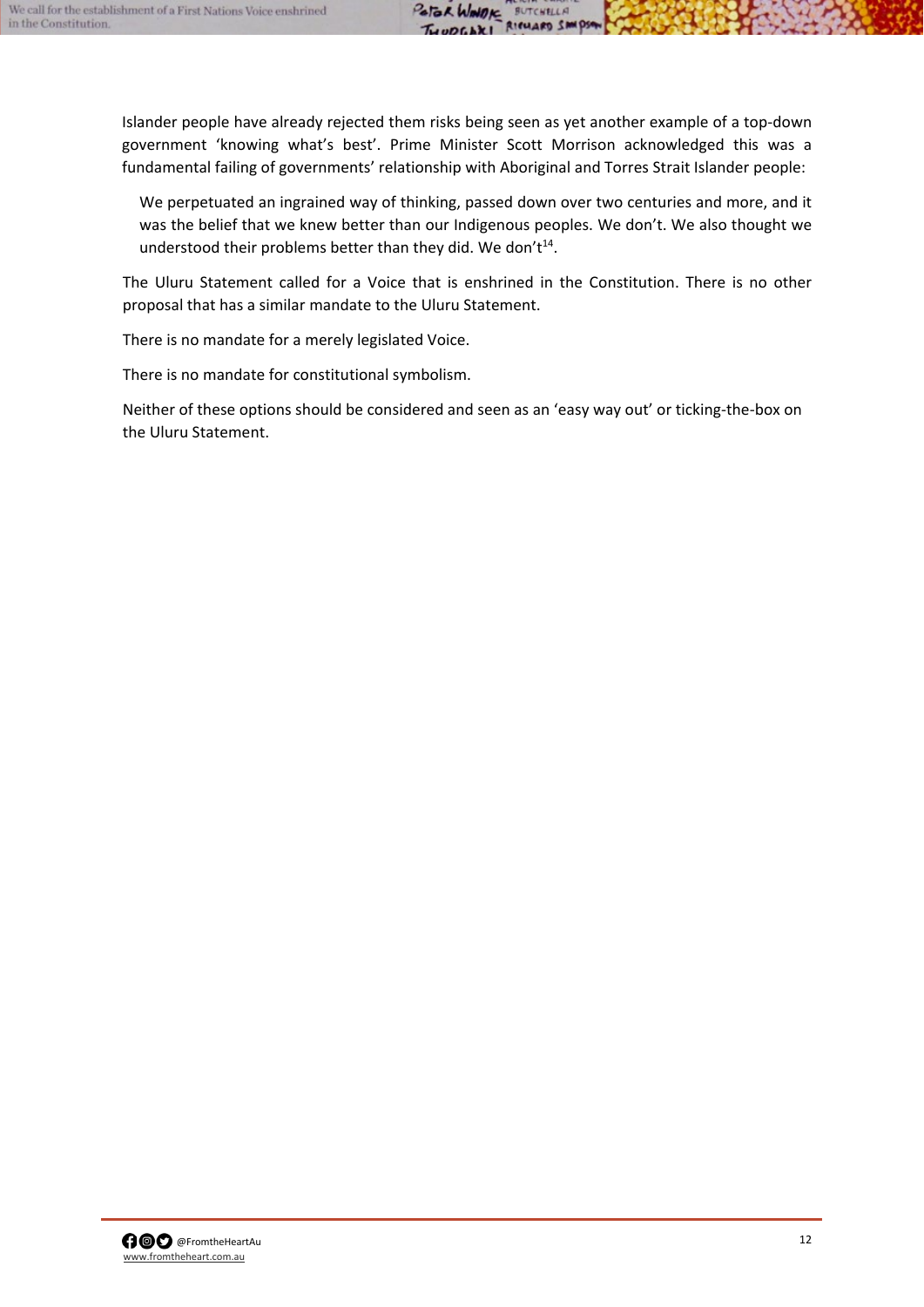<span id="page-13-0"></span>From the Heart supports the Prime Minister's commitment and the government's policy for a twostage process to establish the Voice.

Peter WINDK

...

**BUTCHELLA** 

**RICHARD SMIPS** 

#### **Stage 1: Co-Design of the form and function of the Voice**

The Voice Co-Design process is the government's response to the first recommendation of the Joint Select Committee (JSC) on Constitutional Recognition relating to Aboriginal and Torres Strait Islander Peoples (see Attachment 1).

#### **Stage 2: Constitutional, legislative and executive enactment of the Voice**

The JSC's second recommendation relating to the Voice was that "following a process of co-design, the Australian Government consider, in a deliberate and timely manner, legislative, executive and constitutional options to establish The Voice"<sup>17</sup>.

<span id="page-13-2"></span>The government has committed to implementing this second recommendation.

## <span id="page-13-1"></span>**3.1 Stage 2 must be a separate and deliberate process**

The Terms of Reference for the Co-Design Senior Advisory Group (SAG) established to advise Minister Ken Wyatt on the Voice design explicitly exclude it from "making recommendations as a Group through this co-design process on constitutional recognition, including determining the referendum question or when a referendum should be held"<sup>18</sup>. As such, the existing Co-Design Committees are not the appropriate mechanism to undertake Stage 2.

Following the conclusion of the Co-Design Committees' work and the release of the final recommendations, the government should announce a separate, newly formed process to lead Stage 2 that:

- Has the necessary expertise, including independent constitutional law expertise;
- Is jointly led with Aboriginal and Torres Strait Islander experts; and
- Includes experts who were directly involved on the Expert Panel on Constitutional Recognition of Indigenous Australians and the Referendum Council to maintain continuity with prior work

This Stage 2 process will have three key objectives:

- Work with the government on developing an exposure draft bill for the Voice as per the final Co-Design report:
	- The purpose of the exposure draft bill will be to give the Australian public a comprehensive look at the details of the Voice before a referendum is held
	- It will give assurance about what people will be voting on prior to a referendum

<span id="page-13-4"></span><sup>18</sup> National Indigenous Australians Agency (2019). Terms of Reference, Senior Advisory Group. [online] Indigenous Voice: Resources. Available at[: https://voice.niaa.gov.au/sites/default/files/2020-09/senior-advisory-group-tor-sept20.pdf](https://voice.niaa.gov.au/sites/default/files/2020-09/senior-advisory-group-tor-sept20.pdf) [Accessed 5 Nov. 2020].



<span id="page-13-3"></span><sup>&</sup>lt;sup>17</sup> Dodson, P. and Leeser, J. (2018). Final Report, Joint Select Committee on Constitutional Recognition relating to Aboriginal and Torres Strait Islander Peoples. [online] Recommendations. Available at:

[https://www.aph.gov.au/Parliamentary\\_Business/Committees/Joint/Former\\_Committees/Constitutional\\_Recognition\\_2018/ConstRecogn](https://www.aph.gov.au/Parliamentary_Business/Committees/Joint/Former_Committees/Constitutional_Recognition_2018/ConstRecognition/Final_Report/section?id=committees%2freportjnt%2f024213%2f26813) [ition/Final\\_Report/section?id=committees%2freportjnt%2f024213%2f26813](https://www.aph.gov.au/Parliamentary_Business/Committees/Joint/Former_Committees/Constitutional_Recognition_2018/ConstRecognition/Final_Report/section?id=committees%2freportjnt%2f024213%2f26813) [Accessed 5 Nov. 2020].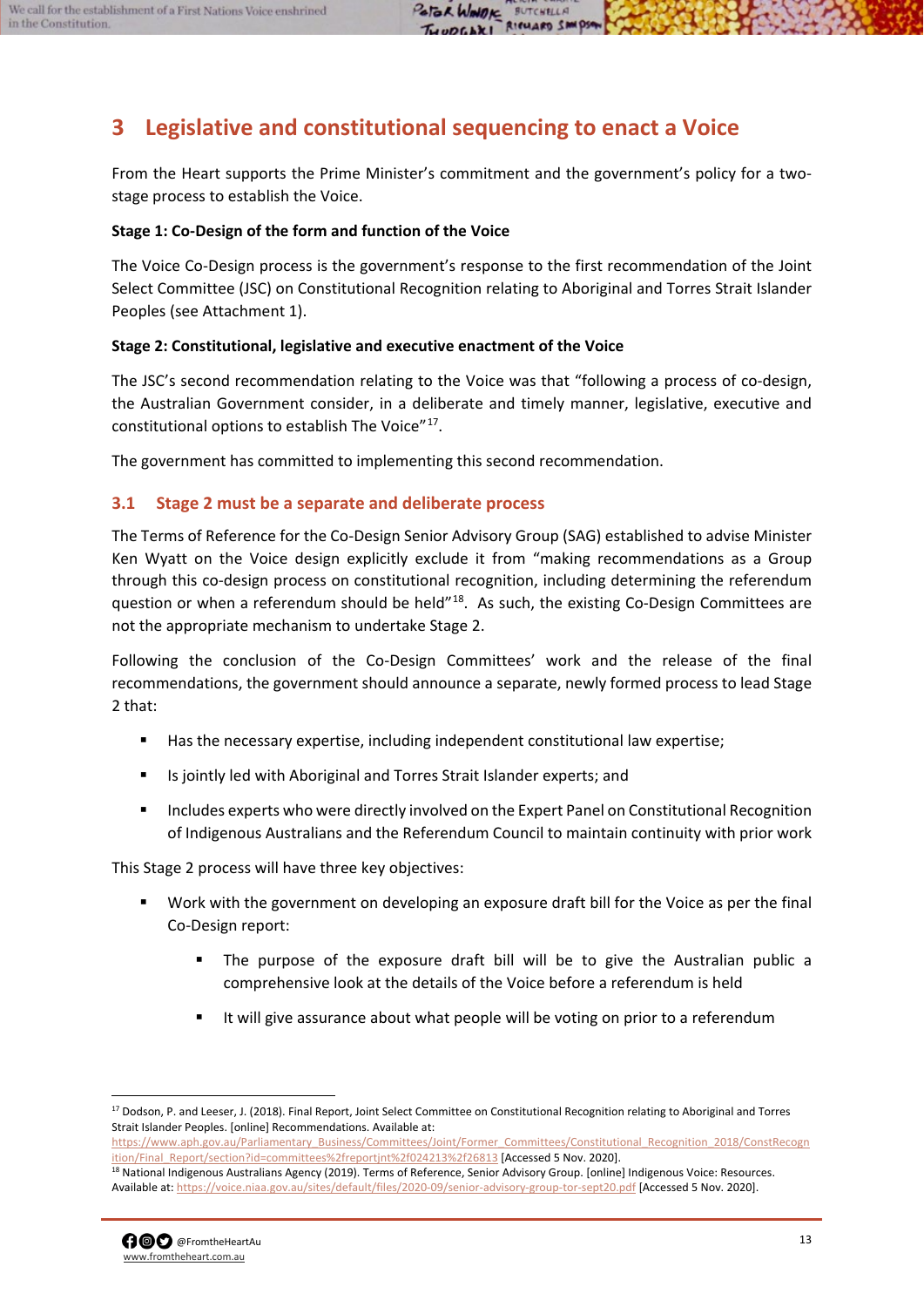Once a successful referendum is held, the draft bill will be passed to create the enabling legislation for a Voice

...

**BUTCHELLA** 

**RICHARD SMIPS** 

 Draft constitutional amendment to create a new provision for a Voice that will then be put to the Australian people for a vote in a referendum

Peter WINDK

 Deliver upon the government's election commitment by outlining the pathway to a referendum in the next term of Parliament.

#### <span id="page-14-0"></span>**3.2 Legislation must follow a referendum**

The SAG recommended the Australian Government confirming its "commitment to implementing the Indigenous Voice after consultation…will provide stakeholders with confidence in the process and longevity of the establishment, in whatever form it may take."<sup>19</sup>. However, the establishment form of the Voice is the critical issue. Any move to implement the Voice through legislation before a referendum represents a critical risk to the success of the Voice and a generational opportunity for meaningful constitutional reform.

Since former Prime Minister John Howard made the case for constitutional recognition in 2007, governments of both persuasions have retained bi-partisan commitment:

I believe we must find room in our national life to formally recognise the special status of Aboriginal and Torres Strait Islanders as the first peoples of our nation. We must recognise the distinctiveness of Indigenous identity and culture and the right of Indigenous people to preserve that heritage<sup>20</sup>.

None of the six government processes conducted in the 14 years since have contemplated a legislated try-before-you-buy approach to constitutional recognition. These processes have focused on the finding the most meaningful form of recognition. Howard marked the direction; the Uluru Statement provided the destination. It would be incongruous now, in the second decade of hard travel, to ignore the map and steer constitutional recognition into a legislative cul-de-sac. More so, it is entirely unnecessary; parliaments will retain the power to amend a Voice through legislation following a successful referendum - should the need emerge over time - while the ongoing existence of a Voice is assured.

It's a fair go and it's time we made it happen.

<span id="page-14-2"></span><sup>&</sup>lt;sup>20</sup> Howard, J. (2007). The Right Time: Constitutional Recognition for Indigenous Australians. [online] Available at: [https://parlinfo.aph.gov.au/parlInfo/download/media/pressrel/L41P6/upload\\_binary/l41p62.pdf;fileType=application%2Fpdf#search=%2](https://parlinfo.aph.gov.au/parlInfo/download/media/pressrel/L41P6/upload_binary/l41p62.pdf;fileType=application%2Fpdf#search=%22media/pressrel/L41P6%22) [2media/pressrel/L41P6%22](https://parlinfo.aph.gov.au/parlInfo/download/media/pressrel/L41P6/upload_binary/l41p62.pdf;fileType=application%2Fpdf#search=%22media/pressrel/L41P6%22) [Accessed 19 Jan. 2021].



<span id="page-14-1"></span><sup>&</sup>lt;sup>19</sup> National Indigenous Australians Agency (2020). Indigenous Voice Co-Design Process: Interim Report to the Australian Government. [online] Indigenous Voice: Resources, p.158. Available at[: https://voice.niaa.gov.au/sites/default/files/2021-01/indigenous-voice-codesign](https://voice.niaa.gov.au/sites/default/files/2021-01/indigenous-voice-codesign-process-interim-report-2020.pdf)[process-interim-report-2020.pdf](https://voice.niaa.gov.au/sites/default/files/2021-01/indigenous-voice-codesign-process-interim-report-2020.pdf) [Accessed 10 Jan. 2021].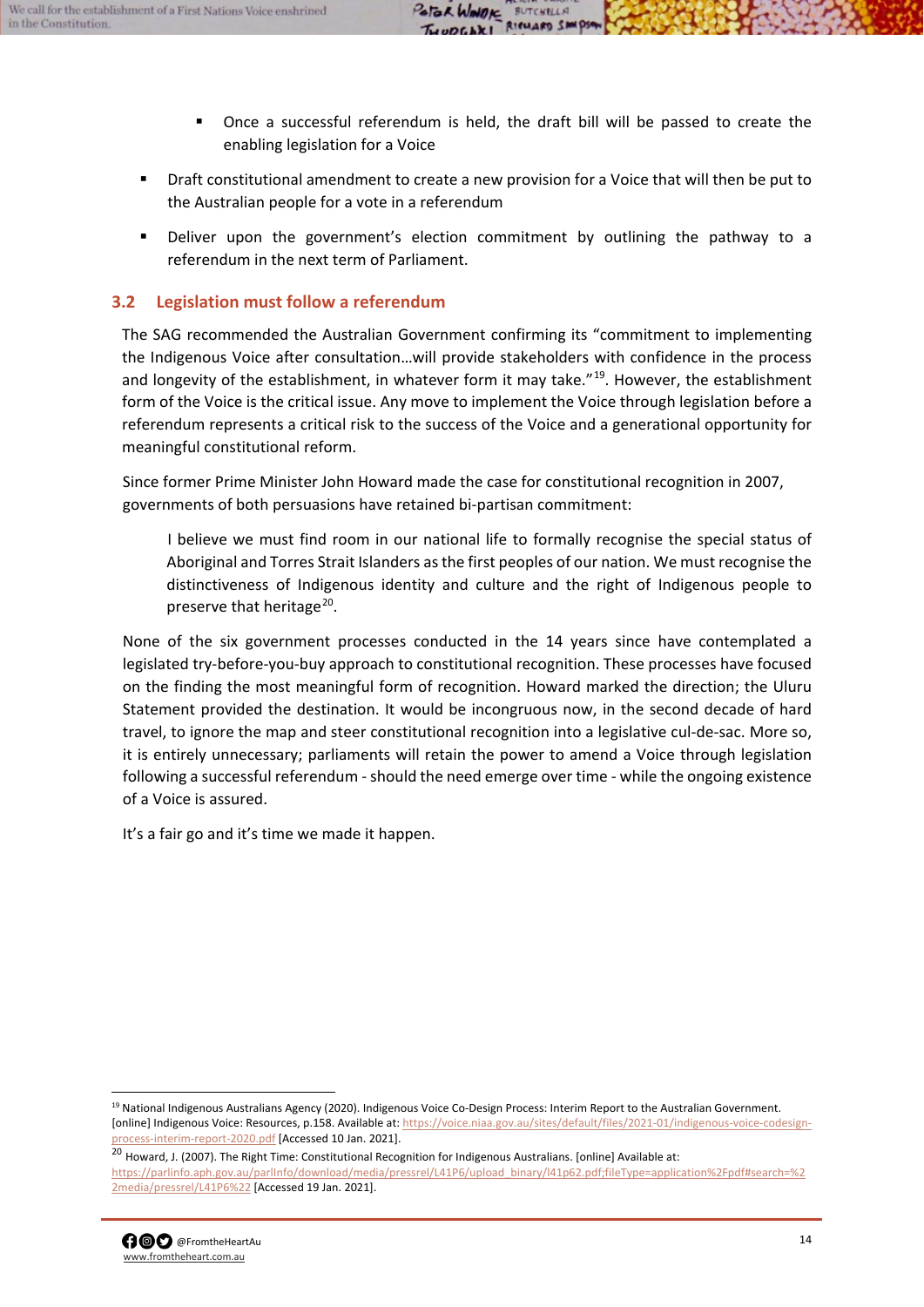#### <span id="page-15-0"></span>**Recommendation 1**

2.314 In order to achieve a design for The Voice that best suits the needs and aspirations of Aboriginal and Torres Strait Islander peoples, the Committee recommends that the Australian Government initiate a process of co-design with Aboriginal and Torres Strait Islander peoples.

...

**BUTCHELLA** 

**RICHARD SMIPS** 

The co-design process should:

- Consider national, regional and local elements of The Voice and how they interconnect;
- Be conducted by a group comprising a majority of Aboriginal and Torres Strait Islander peoples, and officials or appointees of the Australian Government;
- **Be conducted on a full-time basis and engage with Aboriginal and Torres Strait Islander** communities and organisations across Australia, including remote, regional, and urban communities;
- Outline and discuss possible options for the local, regional, and national elements of The Voice, including the structure, membership, functions, and operation of The Voice, but with a principal focus on the local bodies and regional bodies and their design and implementation;
- Consider the principles, models, and design questions identified by this Committee as a starting point for consultation documents; and
- Report to the Government within the term of the 46th Parliament with sufficient time to give The Voice legal form.

#### **Recommendation 2**

3.152 The Committee recommends that, following a process of co-design, the Australian Government consider, in a deliberate and timely manner, legislative, executive and constitutional options to establish The Voice.

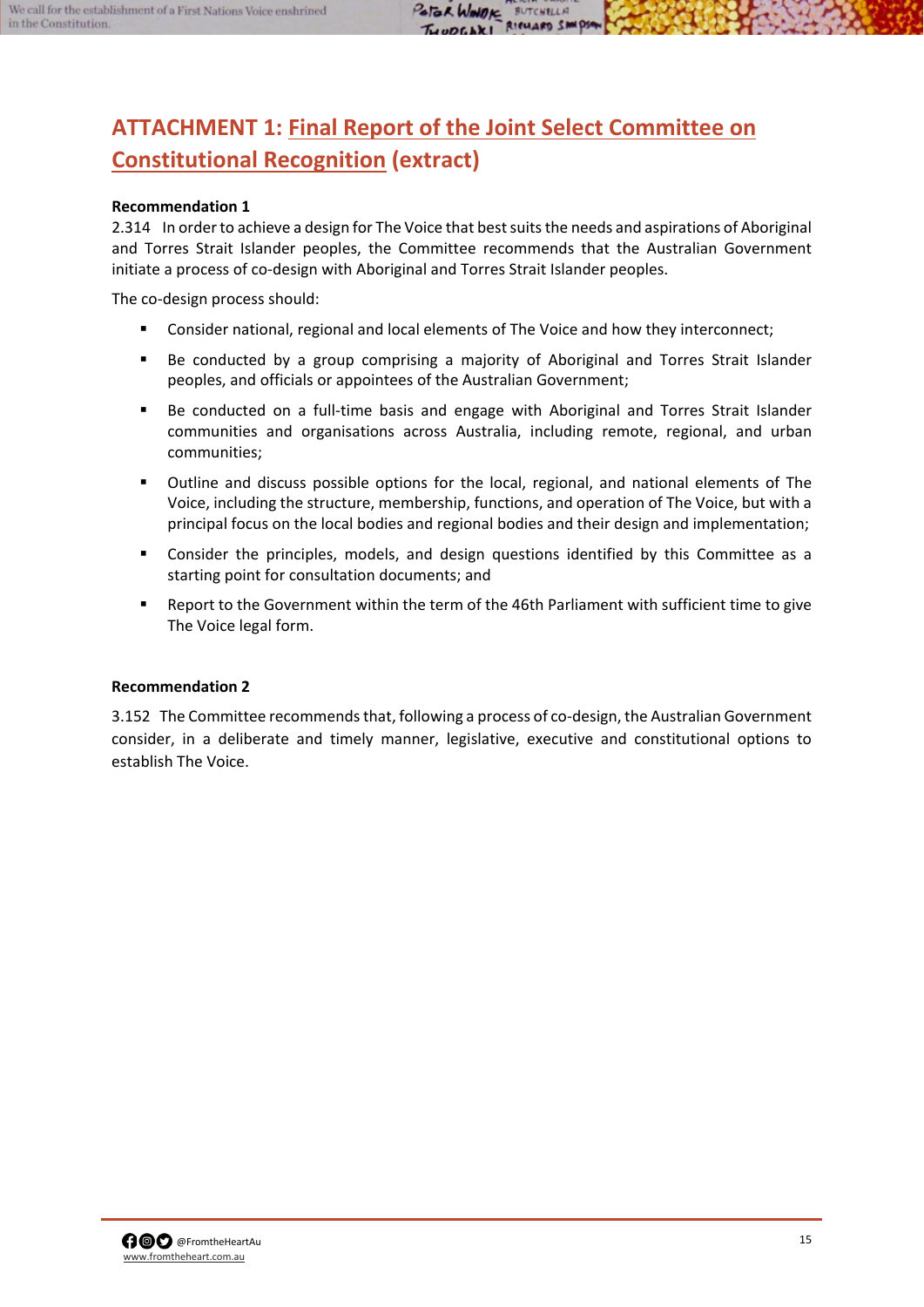<span id="page-16-0"></span>**(extract)**

## **[Support Indigenous Australians,](https://parlinfo.aph.gov.au/parlInfo/download/library/partypol/6725182/upload_binary/6725182.pdf;fileType=application%2Fpdf#search=%22support%20indigenous%20australians%20Liberal%22) 15 May 2019**

Petak WINDK

. .

**BUTCHELLA** 

**RICHARD SMIPS** 

The Joint Select Committee recommended that further work was needed to clarify a model for constitutional recognition and how it could best suit the needs and aspirations of Aboriginal and Torres Strait Islander Australians.

We are committed to recognising Aboriginal and Torres Strait Islander Australians in the Constitution at the same time as delivering practical outcomes to improve the lives of Aboriginal and Torres Strait Islander communities. But there needs to be more work done on what model we take to a referendum and what a voice to parliament would be - which is why we are funding a consultation process with Aboriginal and Torres Strait Islander Australians. This process will develop up a question for a referendum and what a referendum will deliver – because no one can answer what a voice to parliament actually is at the moment.

To deliver on this recommendation, the Morrison Government is providing \$7.3 million for the comprehensive co-design of models to improve local and regional decision making and options for constitutional recognition. This work will commence immediately to provide a model and pathway to a successful referendum.

The key issue that we keep hearing is what is this Voice, the ALP cannot tell us what the Voice might look like and how it might operate. We believe if Australians don't understand what they're voting for in a referendum, they will vote no, and endanger this important issue for another generation.

The Government will engage and consult with Indigenous communities, organisations and leaders across Australia to deliver this important work.

A referendum will be held once a model has been settled, consistent with the recommendations of the Joint Select Committee.

And we have allocated \$160 million in the Budget to run a referendum, with funding remaining in the Contingency Reserve until a referendum model has been determined.